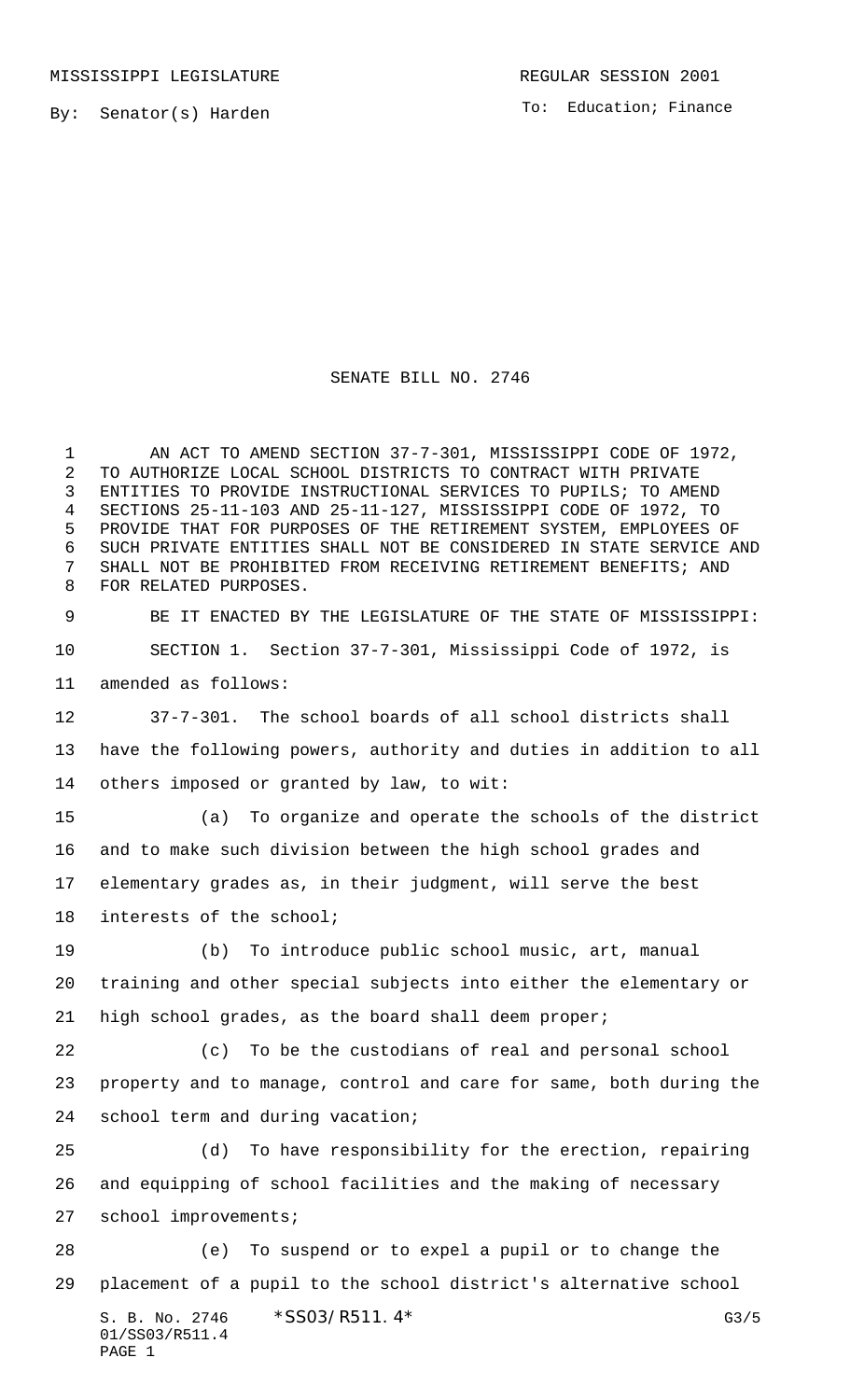or home-bound program for misconduct in the school or on school property, as defined in Section 37-11-29, on the road to and from school, or at any school-related activity or event, or for conduct occurring on property other than school property or other than at a school-related activity or event when such conduct by a pupil, in the determination of the school superintendent or principal, renders that pupil's presence in the classroom a disruption to the educational environment of the school or a detriment to the best interest and welfare of the pupils and teacher of such class as a whole, and to delegate such authority to the appropriate officials of the school district;

 (f) To visit schools in the district, in their discretion, in a body for the purpose of determining what can be 43 done for the improvement of the school in a general way;

 (g) To support, within reasonable limits, the superintendent, principal and teachers where necessary for the proper discipline of the school;

 (h) To exclude from the schools students with what appears to be infectious or contagious diseases; provided, however, such student may be allowed to return to school upon presenting a certificate from a public health officer, duly licensed physician or nurse practitioner that the student is free from such disease;

 (i) To require those vaccinations specified by the State Health Officer as provided in Section 41-23-37, Mississippi Code of 1972;

 (j) To see that all necessary utilities and services are provided in the schools at all times when same are needed;

 (k) To authorize the use of the school buildings and grounds for the holding of public meetings and gatherings of the people under such regulations as may be prescribed by said board;

S. B. No. 2746 \*SS03/R511.4\* 01/SS03/R511.4 PAGE 2 (l) To prescribe and enforce rules and regulations not inconsistent with law or with the regulations of the State Board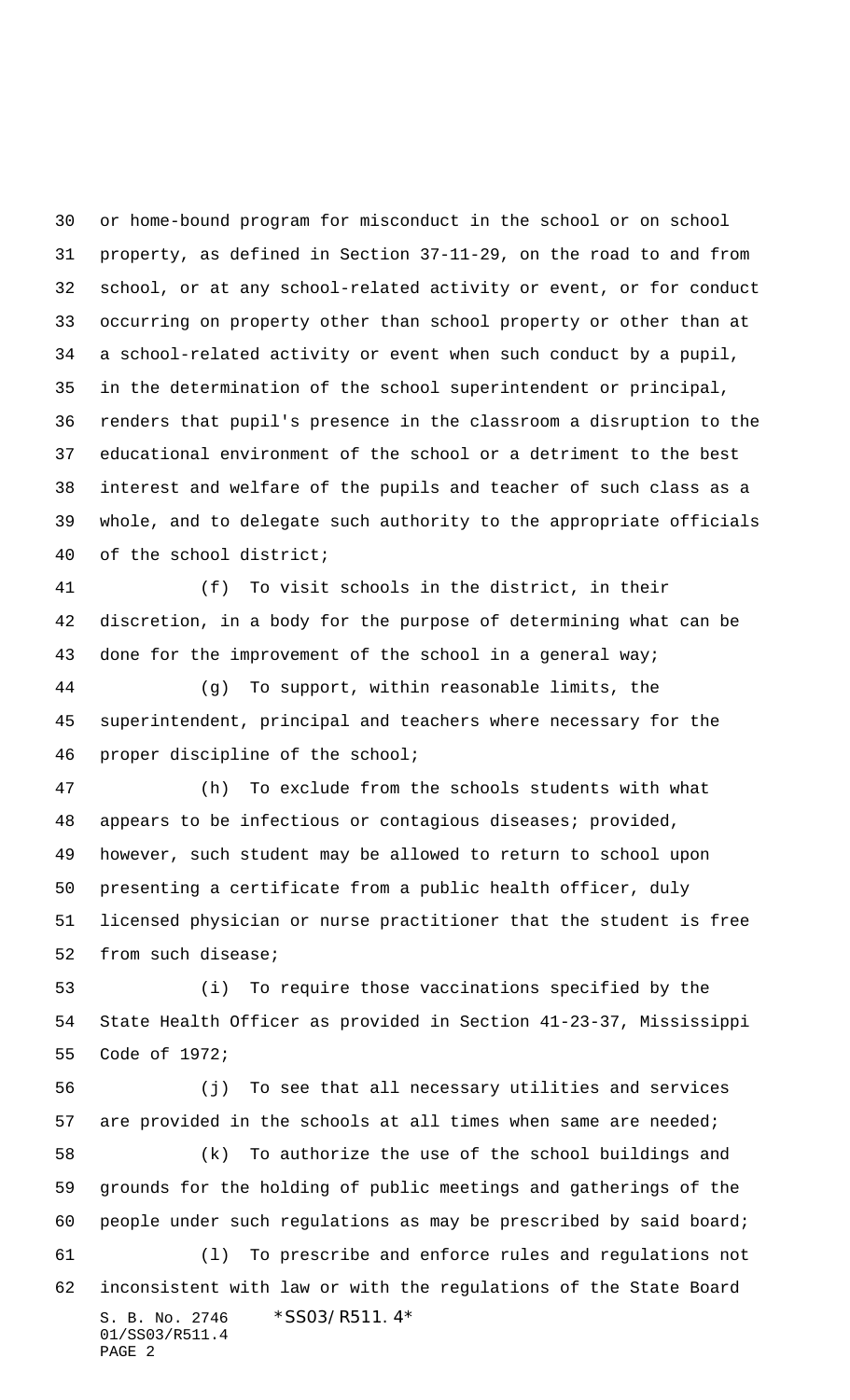of Education for their own government and for the government of the schools, and to transact their business at regular and special meetings called and held in the manner provided by law;

 (m) To maintain and operate all of the schools under their control for such length of time during the year as may be required;

 (n) To enforce in the schools the courses of study and the use of the textbooks prescribed by the proper authorities; (o) To make orders directed to the superintendent of schools for the issuance of pay certificates for lawful purposes on any available funds of the district and to have full control of the receipt, distribution, allotment and disbursement of all funds provided for the support and operation of the schools of such school district whether such funds be derived from state

appropriations, local ad valorem tax collections, or otherwise;

 (p) To select all school district personnel in the manner provided by law, and to provide for such employee fringe benefit programs, including accident reimbursement plans, as may 81 be deemed necessary and appropriate by the board;

 (q) To provide athletic programs and other school activities and to regulate the establishment and operation of such 84 programs and activities;

 (r) To join, in their discretion, any association of school boards and other public school-related organizations, and to pay from local funds other than minimum foundation funds, any 88 membership dues;

S. B. No. 2746 \* SS03/R511.4\* 01/SS03/R511.4 PAGE 3 89 (s) To expend local school activity funds, or other available school district funds, other than minimum education program funds, for the purposes prescribed under this paragraph. "Activity funds" shall mean all funds received by school officials in all school districts paid or collected to participate in any school activity, such activity being part of the school program and partially financed with public funds or supplemented by public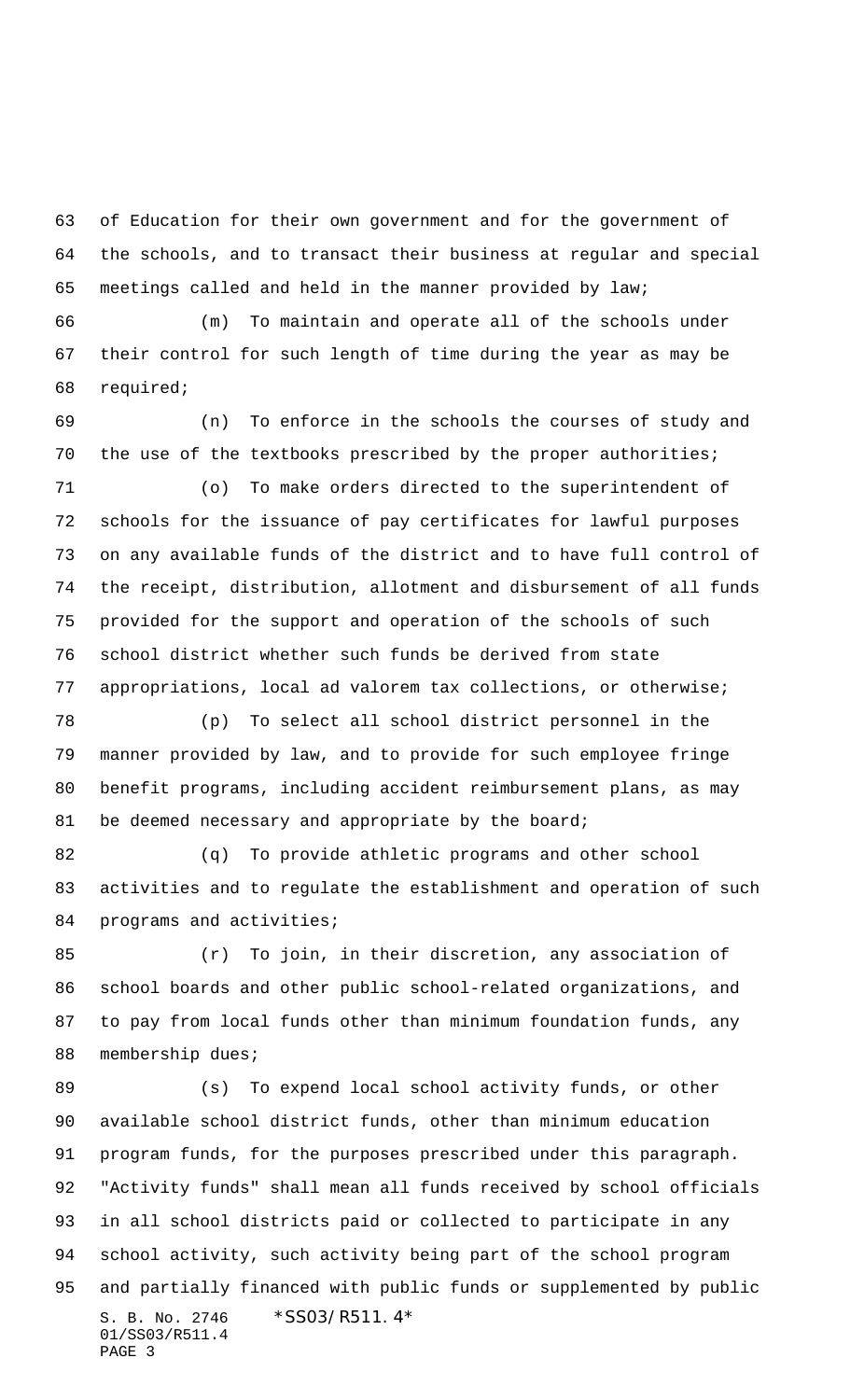S. B. No. 2746 \*SS03/R511.4\* 01/SS03/R511.4 PAGE 4 funds. The term "activity funds" shall not include any funds raised and/or expended by any organization unless commingled in a bank account with existing activity funds, regardless of whether the funds were raised by school employees or received by school employees during school hours or using school facilities, and regardless of whether a school employee exercises influence over the expenditure or disposition of such funds. Organizations shall not be required to make any payment to any school for the use of any school facility if, in the discretion of the local school governing board, the organization's function shall be deemed to be beneficial to the official or extracurricular programs of the school. For the purposes of this provision, the term "organization" shall not include any organization subject to the control of the local school governing board. Activity funds may only be expended for any necessary expenses or travel costs, including advances, incurred by students and their chaperons in attending any in-state or out-of-state school-related programs, conventions or seminars and/or any commodities, equipment, travel expenses, purchased services or school supplies which the local school governing board, in its discretion, shall deem beneficial to the official or extracurricular programs of the district, including items which may subsequently become the personal property of individuals, including yearbooks, athletic apparel, book covers and trophies. Activity funds may be used to pay travel expenses of school district personnel. The local school governing board shall be authorized and empowered to promulgate rules and regulations specifically designating for what purposes school activity funds may be expended. The local school governing board shall provide (a) that such school activity funds shall be maintained and expended by the principal of the school generating the funds in individual bank accounts, or (b) that such school activity funds shall be maintained and expended by the superintendent of schools in a central depository approved by the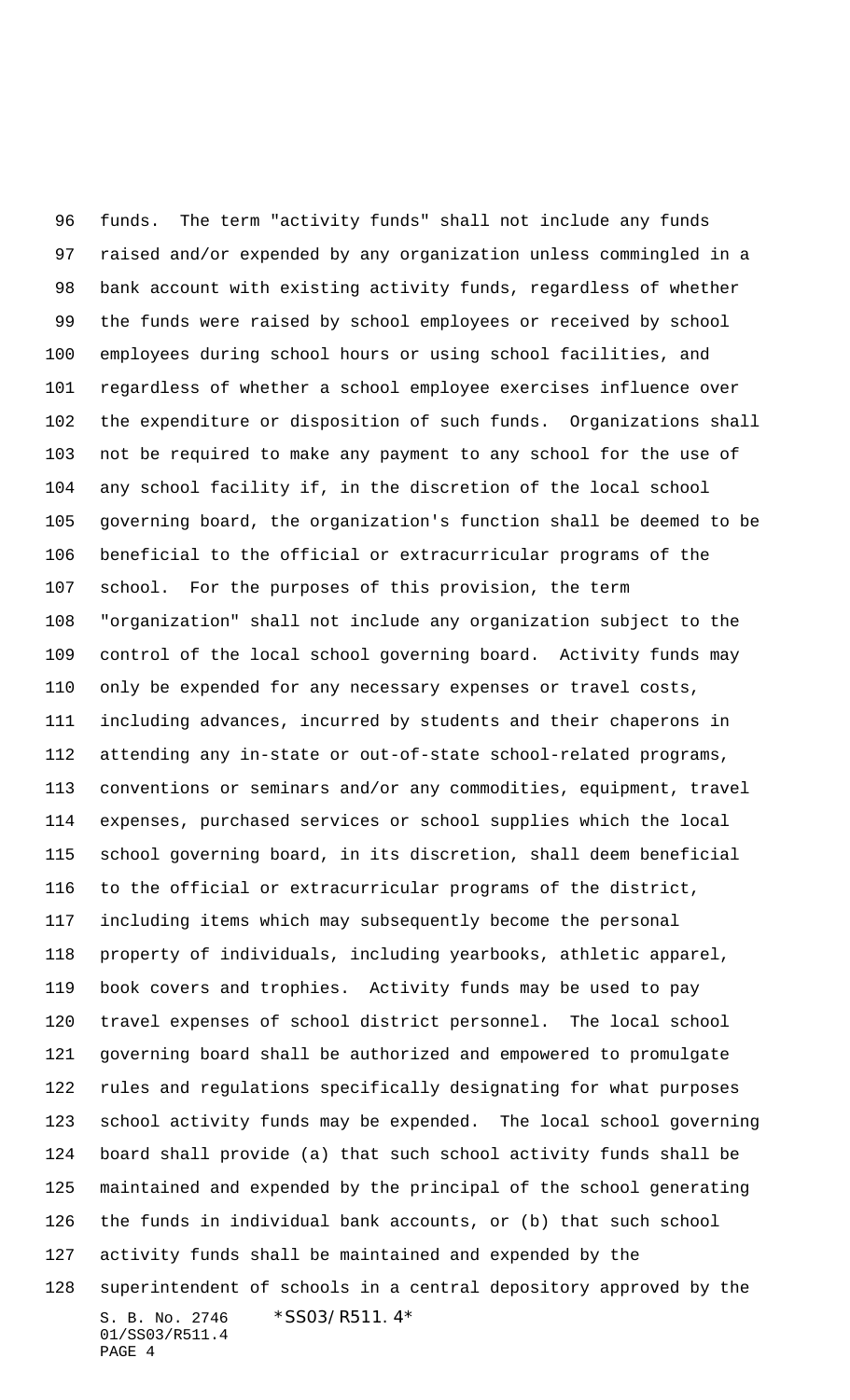board. The local school governing board shall provide that such school activity funds be audited as part of the annual audit required in Section 37-9-18. The State Auditor shall prescribe a uniform system of accounting and financial reporting for all school activity fund transactions;

 (t) To contract, on a shared savings, lease or lease-purchase basis, for energy efficiency services and/or equipment as provided for in Section 31-7-14, not to exceed ten (10) years;

 (u) To maintain accounts and issue pay certificates on 139 school food service bank accounts;

S. B. No. 2746 \*SS03/R511.4\* 01/SS03/R511.4 PAGE 5 (v) (i) To lease a school building from an individual, partnership, nonprofit corporation or a private for-profit corporation for the use of such school district, and to expend funds therefor as may be available from any nonminimum program sources. The school board of the school district desiring to lease a school building shall declare by resolution that a need exists for a school building and that the school district cannot provide the necessary funds to pay the cost or its proportionate share of the cost of a school building required to meet the present needs. The resolution so adopted by the school board shall be published once each week for three (3) consecutive weeks in a newspaper having a general circulation in the school district involved, with the first publication thereof to be made not less than thirty (30) days prior to the date upon which the school board is to act on the question of leasing a school building. If no petition requesting an election is filed prior to such meeting as hereinafter provided, then the school board may, by resolution spread upon its minutes, proceed to lease a school building. If at any time prior to said meeting a petition signed by not less than twenty percent (20%) or fifteen hundred (1500), whichever is less, of the qualified electors of the school district involved shall be filed with the school board requesting that an election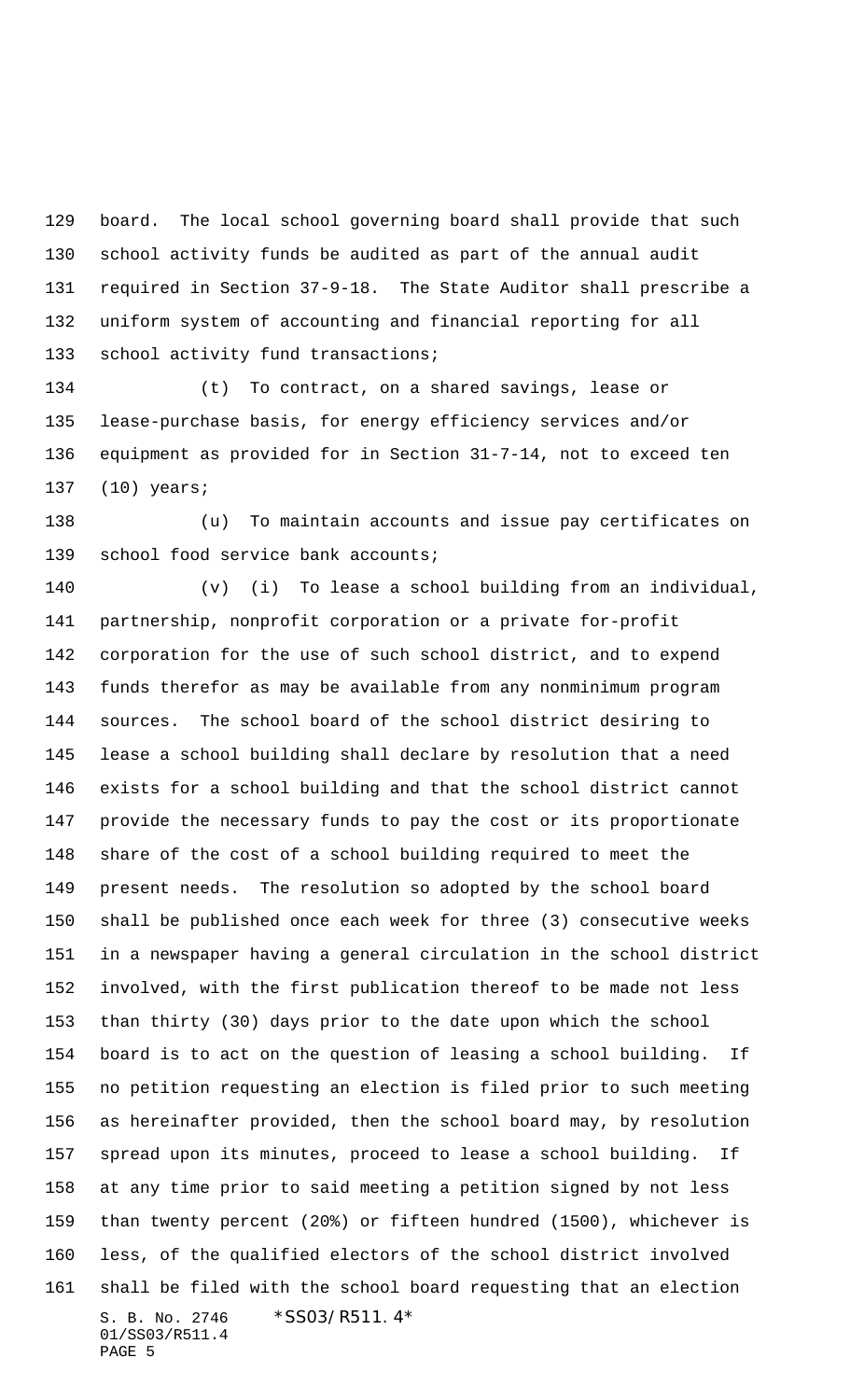be called on the question, then the school board shall, not later than the next regular meeting, adopt a resolution calling an election to be held within such school district upon the question of authorizing the school board to lease a school building. Such election shall be called and held, and notice thereof shall be given, in the same manner for elections upon the questions of the issuance of the bonds of school districts, and the results thereof shall be certified to the school board. If at least three-fifths (3/5) of the qualified electors of the school district who voted in such election shall vote in favor of the leasing of a school building, then the school board shall proceed to lease a school building. The term of the lease contract shall not exceed twenty (20) years, and the total cost of such lease shall be either the amount of the lowest and best bid accepted by the school board after advertisement for bids or an amount not to exceed the current fair market value of the lease as determined by the averaging of at least two (2) appraisals by certified general appraisers licensed by the State of Mississippi. The term "school building" as used in this item (v) shall be construed to mean any building or buildings used for classroom purposes in connection with the operation of schools and shall include the site therefor, necessary support facilities, and the equipment thereof and appurtenances thereto such as heating facilities, water supply, sewage disposal, landscaping, walks, drives and playgrounds. The term "lease" as used in this item (v)(i) may include a lease/purchase contract;

S. B. No. 2746 \*SS03/R511.4\* 01/SS03/R511.4 PAGE 6 (ii) If two (2) or more school districts propose to enter into a lease contract jointly, then joint meetings of the school boards having control may be held but no action taken shall be binding on any such school district unless the question of leasing a school building is approved in each participating school district under the procedure hereinabove set forth in item (v)(i). All of the provisions of item (v)(i) regarding the term and amount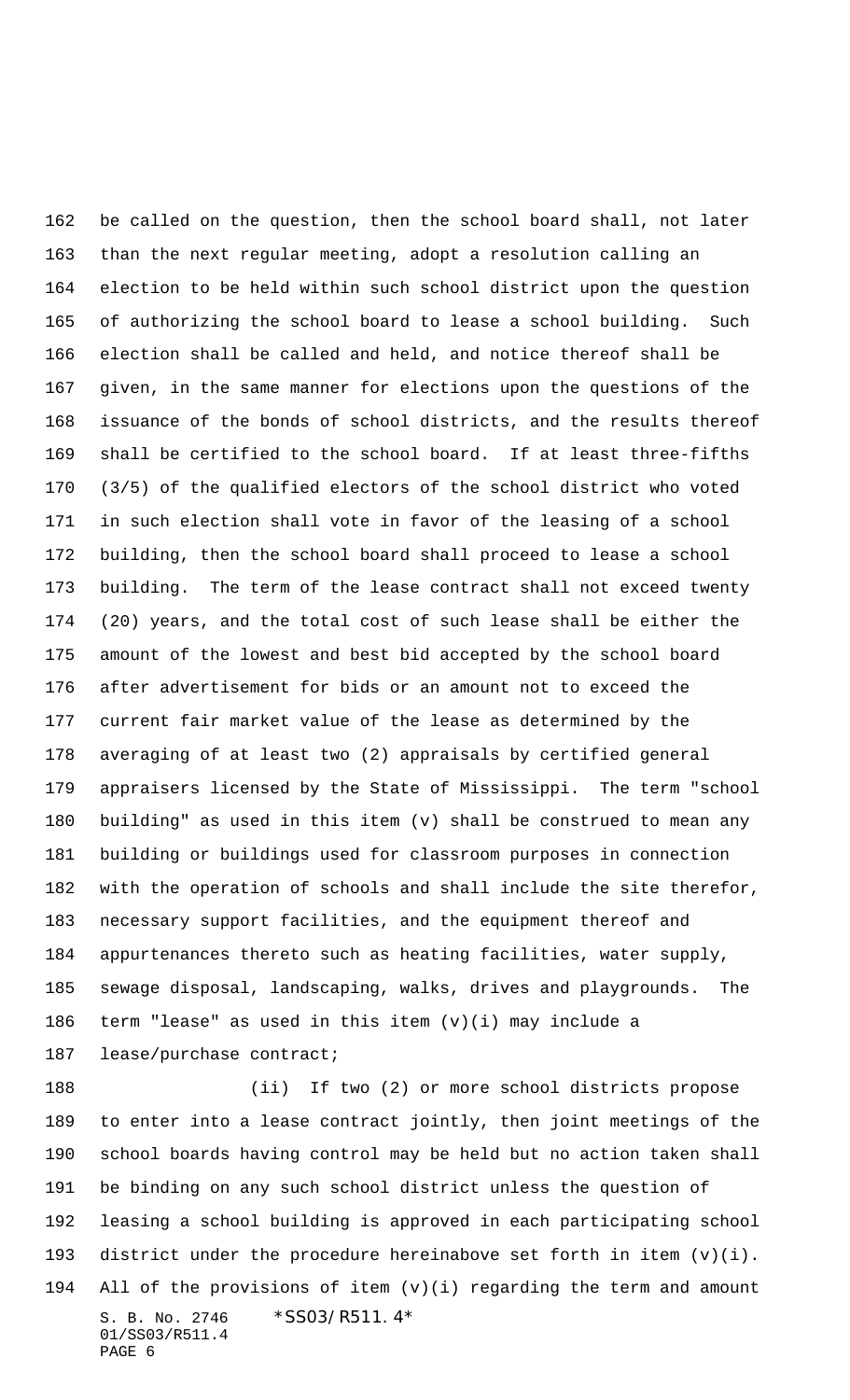of the lease contract shall apply to the school boards of school districts acting jointly. Any lease contract executed by two (2) or more school districts as joint lessees shall set out the amount of the aggregate lease rental to be paid by each, which may be agreed upon, but there shall be no right of occupancy by any lessee unless the aggregate rental is paid as stipulated in the lease contract. All rights of joint lessees under the lease contract shall be in proportion to the amount of lease rental paid by each;

 (w) To employ all noninstructional and noncertificated employees and fix the duties and compensation of such personnel deemed necessary pursuant to the recommendation of the superintendent of schools;

 (x) To employ and fix the duties and compensation of such legal counsel as deemed necessary;

 (y) Subject to rules and regulations of the State Board of Education, to purchase, own and operate trucks, vans and other motor vehicles, which shall bear the proper identification required by law;

 (z) To expend funds for the payment of substitute teachers and to adopt reasonable regulations for the employment and compensation of such substitute teachers;

S. B. No. 2746 \*SS03/R511.4\* 01/SS03/R511.4 PAGE 7 (aa) To acquire in its own name by purchase all real property which shall be necessary and desirable in connection with the construction, renovation or improvement of any public school building or structure. Whenever the purchase price for such real property is greater than Fifty Thousand Dollars (\$50,000.00), the school board shall not purchase the property for an amount exceeding the fair market value of such property as determined by the average of at least two (2) independent appraisals by certified general appraisers licensed by the State of Mississippi. If the board shall be unable to agree with the owner of any such real property in connection with any such project, the board shall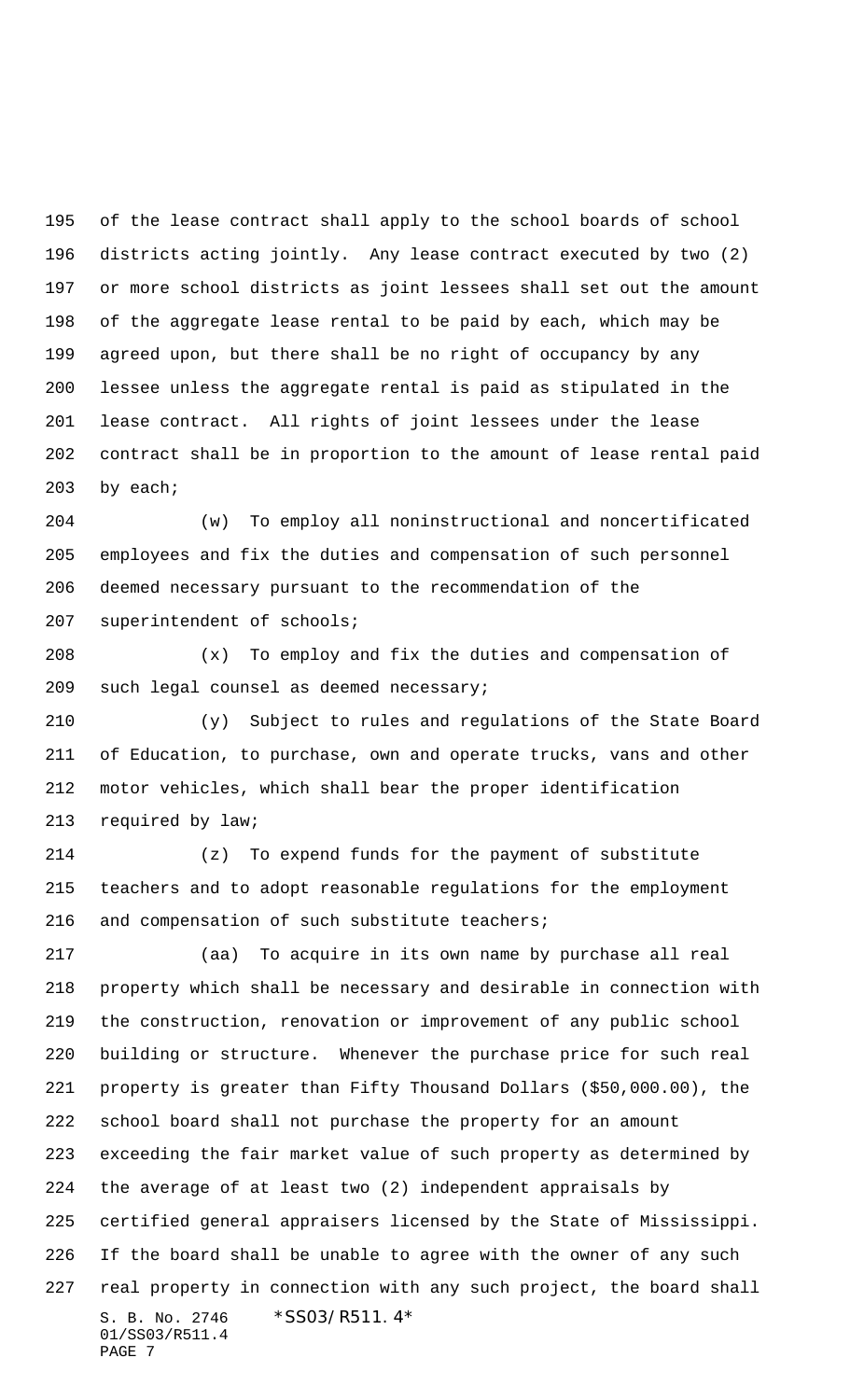have the power and authority to acquire any such real property by condemnation proceedings pursuant to Section 11-27-1 et seq., Mississippi Code of 1972, and for such purpose, the right of eminent domain is hereby conferred upon and vested in said board. Provided further, that the local school board is authorized to grant an easement for ingress and egress over sixteenth section land or lieu land in exchange for a similar easement upon adjoining land where the exchange of easements affords substantial benefit to the sixteenth section land; provided, however, the exchange must be based upon values as determined by a competent appraiser, with any differential in value to be adjusted by cash payment. Any easement rights granted over sixteenth section land under such authority shall terminate when the easement ceases to be used for its stated purpose. No sixteenth section or lieu land which is subject to an existing lease shall be burdened by any such easement except by consent of the lessee or unless the school district shall acquire the unexpired leasehold interest affected 245 by the easement;

 (bb) To charge reasonable fees related to the educational programs of the district, in the manner prescribed in Section 37-7-335;

 (cc) Subject to rules and regulations of the State Board of Education, to purchase relocatable classrooms for the use of such school district, in the manner prescribed in Section 37-1-13;

 (dd) Enter into contracts or agreements with other school districts, political subdivisions or governmental entities to carry out one or more of the powers or duties of the school board, or to allow more efficient utilization of limited resources for providing services to the public;

S. B. No. 2746 \*SS03/R511.4\* 01/SS03/R511.4 PAGE 8 (ee) To provide for in-service training for employees of the district. Until June 30, 1994, the school boards may designate two (2) days of the minimum school term, as defined in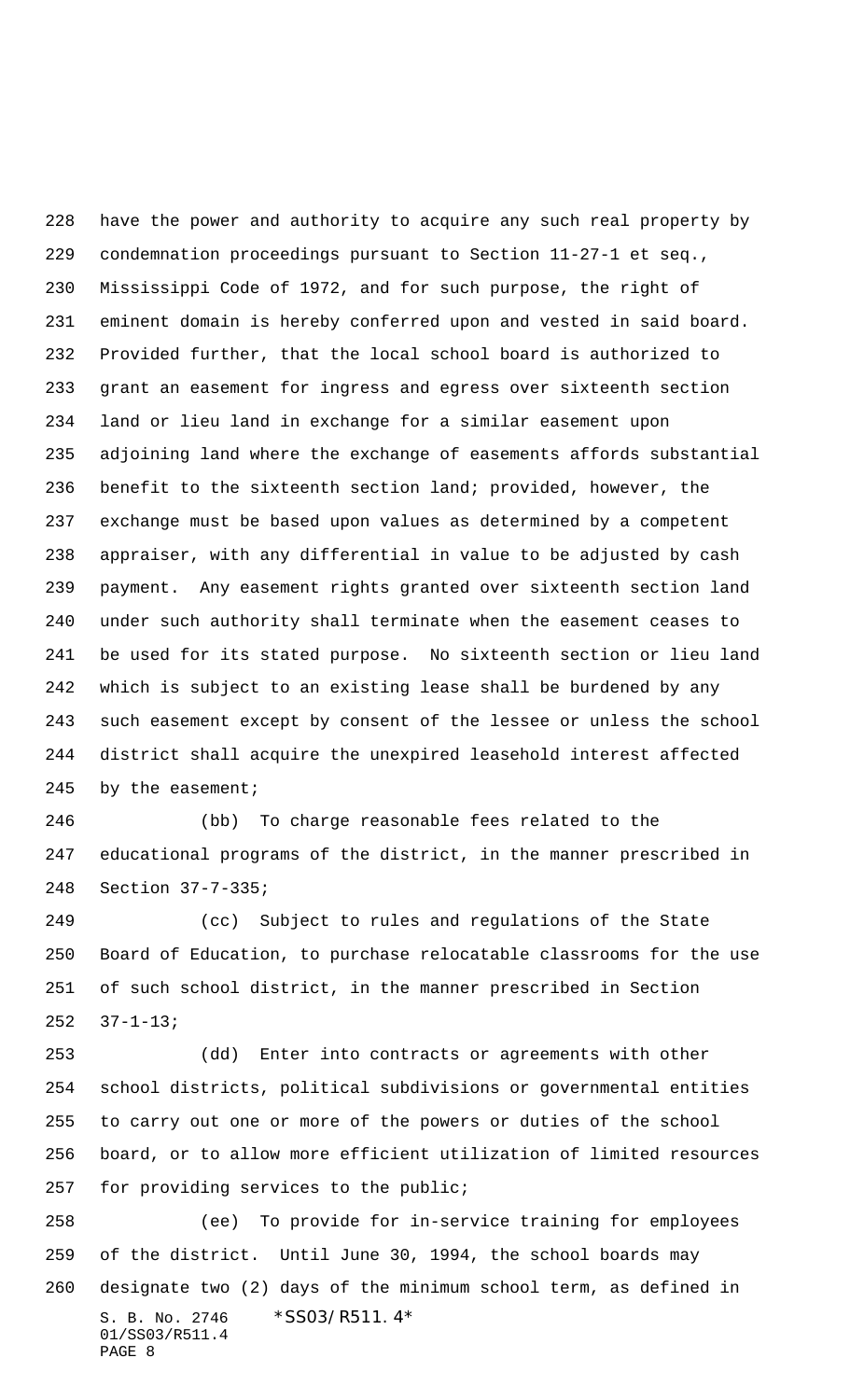Section 37-19-1, for employee in-service training for implementation of the new statewide testing system as developed by the State Board of Education. Such designation shall be subject to approval by the State Board of Education pursuant to uniform rules and regulations;

 (ff) As part of their duties to prescribe the use of textbooks, to provide that parents and legal guardians shall be responsible for the textbooks and for the compensation to the school district for any books which are not returned to the proper schools upon the withdrawal of their dependent child. If a textbook is lost or not returned by any student who drops out of the public school district, the parent or legal guardian shall also compensate the school district for the fair market value of the textbooks;

 (gg) To conduct fund-raising activities on behalf of the school district that the local school board, in its discretion, deems appropriate or beneficial to the official or extracurricular programs of the district; provided that:

 (i) Any proceeds of the fund-raising activities shall be treated as "activity funds" and shall be accounted for as are other activity funds under this section; and

 (ii) Fund-raising activities conducted or authorized by the board for the sale of school pictures, the rental of caps and gowns or the sale of graduation invitations for which the school board receives a commission, rebate or fee shall contain a disclosure statement advising that a portion of the proceeds of the sales or rentals shall be contributed to the student activity fund;

S. B. No. 2746 \*SS03/R511.4\* (hh) To allow individual lessons for music, art and other curriculum-related activities for academic credit or nonacademic credit during school hours and using school equipment and facilities, subject to uniform rules and regulations adopted by the school board;

01/SS03/R511.4 PAGE 9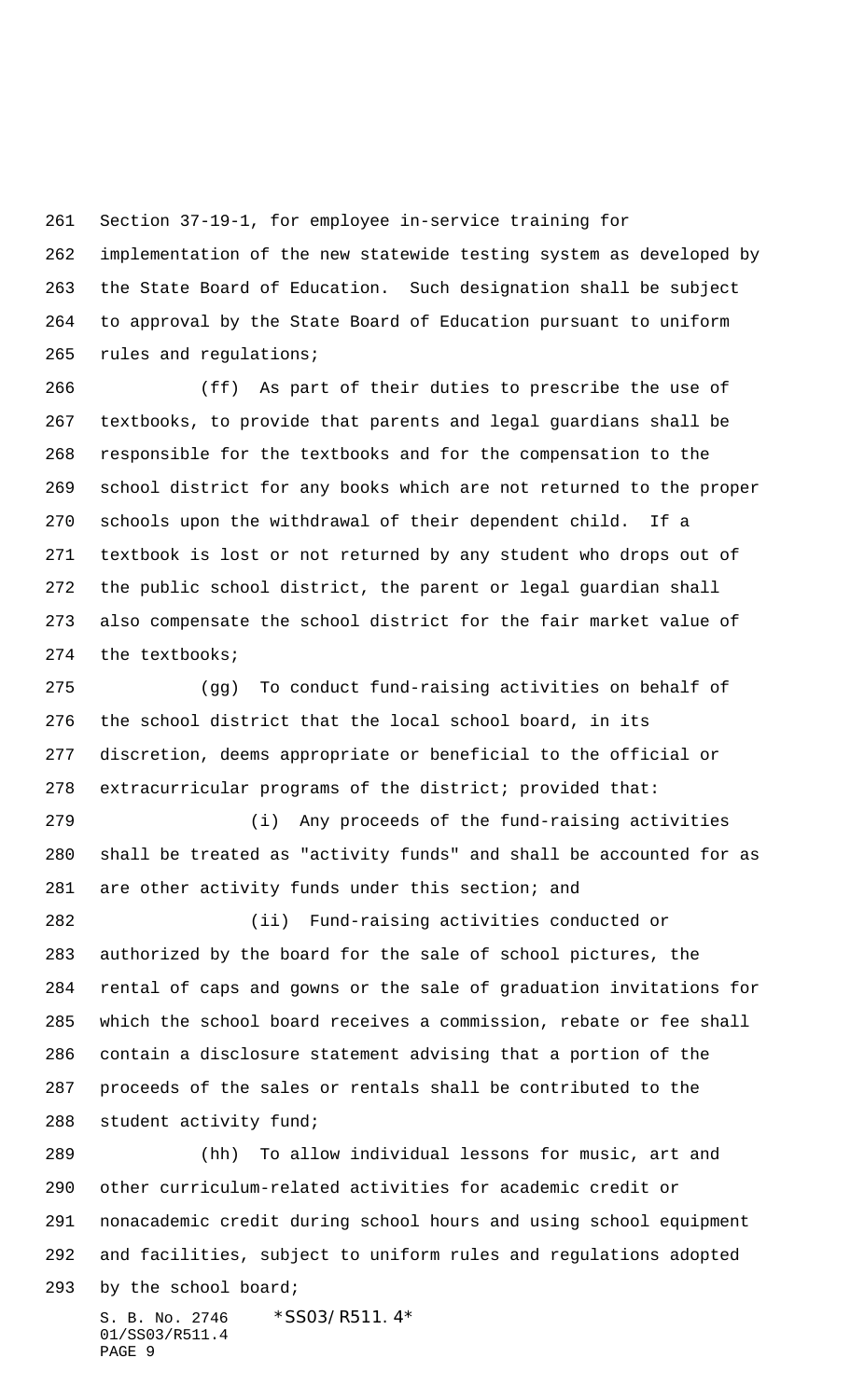(ii) To charge reasonable fees for participating in an extracurricular activity for academic or nonacademic credit for necessary and required equipment such as safety equipment, band instruments and uniforms;

 (jj) To conduct or participate in any fund-raising activities on behalf of or in connection with a tax-exempt charitable organization;

 (kk) To exercise such powers as may be reasonably necessary to carry out the provisions of this section; **\* \* \***

 (ll) To expend funds for the services of nonprofit arts organizations or other such nonprofit organizations who provide performances or other services for the students of the school district; and

 (mm) To contract with private entities to lease employees to provide instructional services to pupils.

 SECTION 2. Section 25-11-103, Mississippi Code of 1972, is amended as follows:

 25-11-103. The following words and phrases as used in Articles 1 and 3, unless a different meaning is plainly required by the context, shall have the following meanings:

 (a) "Accumulated contributions" shall mean the sum of all the amounts deducted from the compensation of a member and credited to his individual account in the annuity savings account, together with regular interest thereon as provided in Section 25-11-123.

 (b) "Actuarial cost" shall mean the amount of funds presently required to provide future benefits as determined by the board based on applicable tables and formulas provided by the actuary.

 (c) "Actuarial equivalent" shall mean a benefit of equal value to the accumulated contributions, annuity or benefit, as the case may be, when computed upon the basis of such mortality

S. B. No. 2746 \* SS03/R511.4\* 01/SS03/R511.4 PAGE 10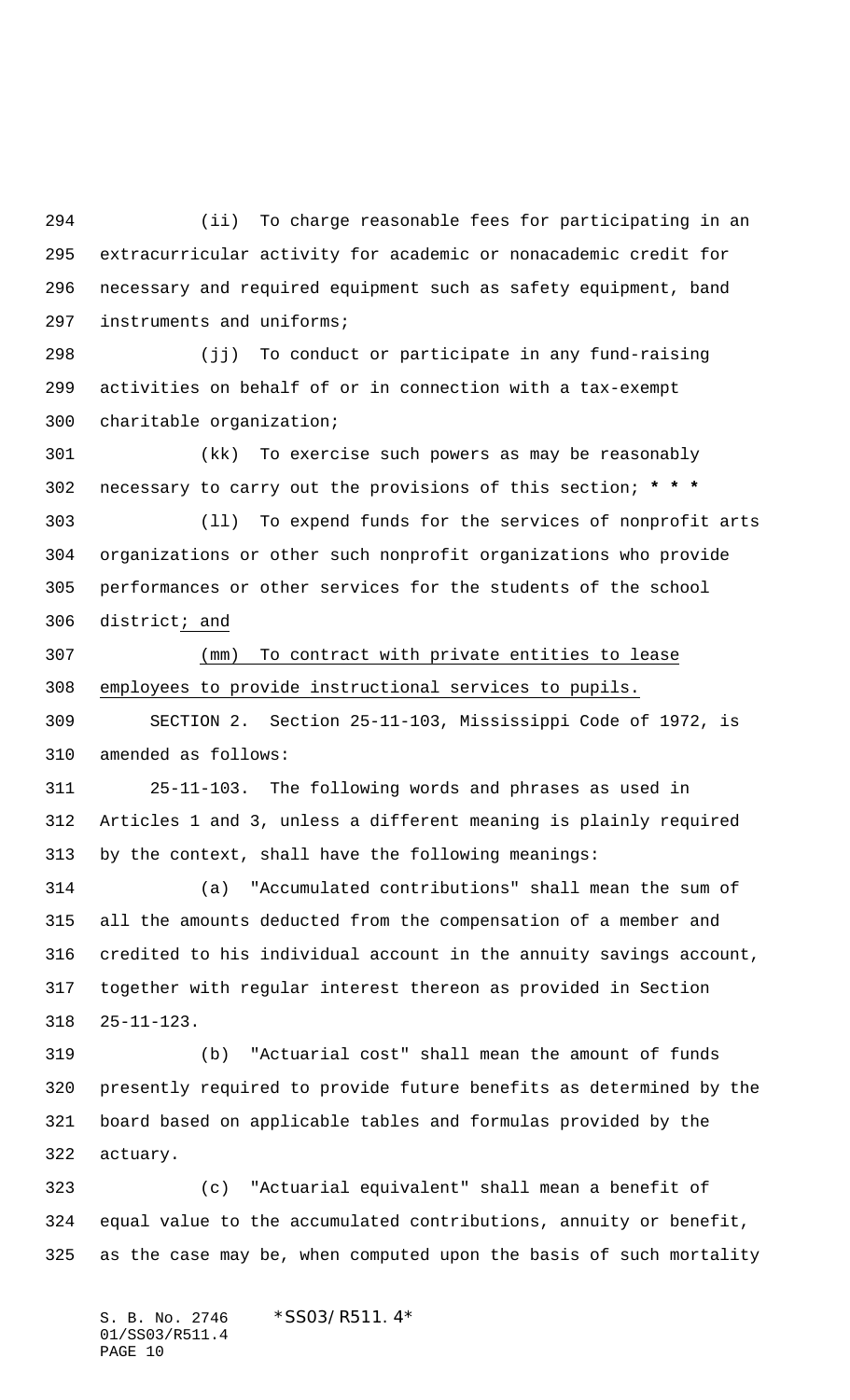tables as shall be adopted by the board of trustees, and regular interest.

 (d) "Actuarial tables" shall mean such tables of mortality and rates of interest as shall be adopted by the board in accordance with the recommendation of the actuary.

 (e) "Agency" shall mean any governmental body employing persons in the state service.

S. B. No. 2746 \* SS03/R511.4\* 01/SS03/R511.4 PAGE 11 (f) "Average compensation" shall mean the average of the four (4) highest years of earned compensation reported for an employee in a fiscal or calendar year period, or combination thereof which do not overlap, or the last forty-eight (48) consecutive months of earned compensation reported for an employee. The four (4) years need not be successive or joined years of service. In no case shall the average compensation so determined be in excess of One Hundred Twenty-five Thousand Dollars (\$125,000.00). In computing the average compensation, any amount paid in a lump sum for personal leave shall be included in the calculation to the extent that such amount does not exceed an amount which is equal to thirty (30) days of earned compensation and to the extent that it does not cause the employees' earned compensation to exceed the maximum reportable amount specified in Section 25-11-103(k); provided, however, that such thirty-day limitation shall not prevent the inclusion in the calculation of leave earned under federal regulations prior to July 1, 1976, and frozen as of that date as referred to in Section 25-3-99. Only the amount of lump sum pay for personal leave due and paid upon the death of a member attributable for up to one hundred fifty (150) days shall be used in the deceased member's average compensation calculation in determining the beneficiary's benefits. In computing the average compensation, no amounts shall be used which are in excess of the amount on which contributions were required and paid. If any member who is or has been granted any increase in annual salary or compensation of more than eight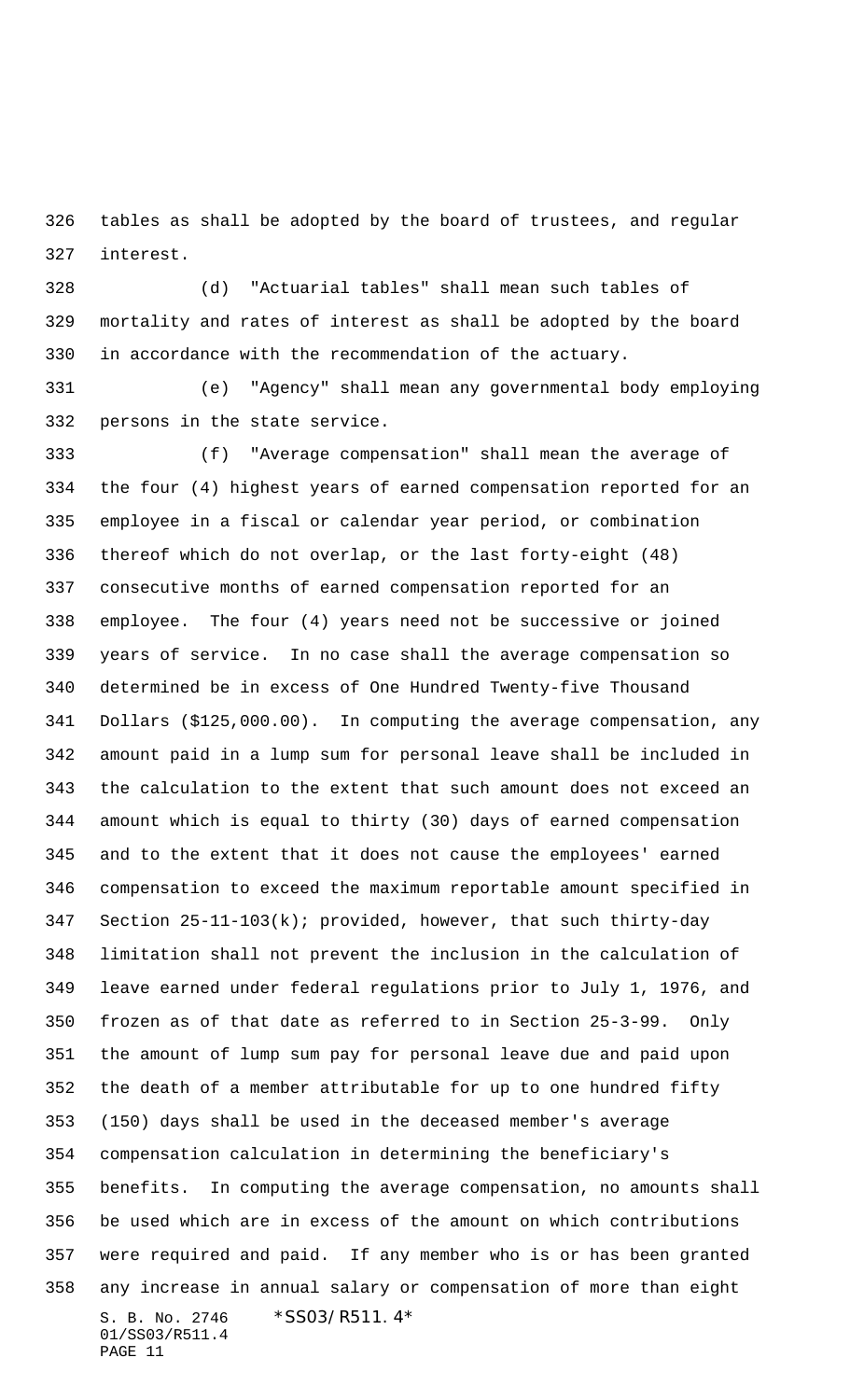percent (8%) retires within twenty-four (24) months from the date that such increase becomes effective, then the board shall exclude that part of the increase in salary or compensation that exceeds eight percent (8%) in calculating that member's average compensation for retirement purposes. The board may enforce this provision by rule or regulation. However, increases in compensation in excess of eight percent (8%) per year granted within twenty-four (24) months of the date of retirement may be included in such calculation of average compensation if satisfactory proof is presented to the board showing that the increase in compensation was the result of an actual change in the position held or services rendered, or that such compensation increase was authorized by the State Personnel Board or was increased as a result of statutory enactment, and the employer furnishes an affidavit stating that such increase granted within the last twenty-four (24) months was not contingent on a promise or agreement of the employee to retire. Nothing in Section 25-3-31 shall affect the calculation of the average compensation of any member for the purposes of this article. The average compensation of any member who retires before July 1, 1992, shall not exceed the annual salary of the Governor.

S. B. No. 2746 \*SS03/R511.4\* 01/SS03/R511.4 PAGE 12 (g) "Beneficiary" shall mean any person entitled to receive a retirement allowance, an annuity or other benefit as provided by Articles 1 and 3. In the event of the death prior to retirement of any member whose spouse and/or children are not entitled to a retirement allowance on the basis that the member has less than four (4) years of service credit and/or has not been married for a minimum of one (1) year or the spouse has waived his or her entitlement to a retirement allowance pursuant to Section 25-11-114, the lawful spouse of a member at the time of the death of such member shall be the beneficiary of such member unless the member has designated another beneficiary subsequent to the date of marriage in writing, and filed such writing in the office of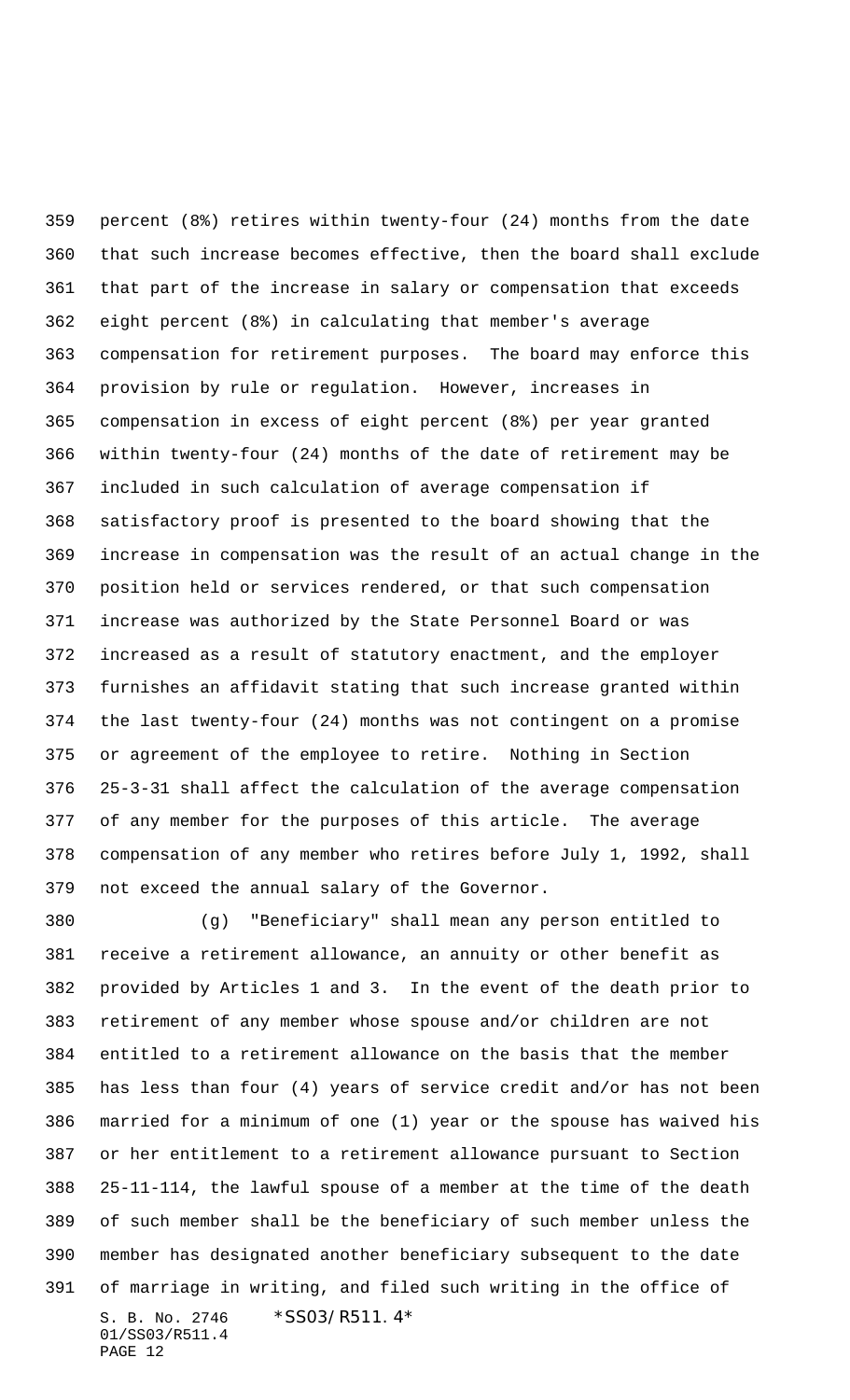the executive director of the board of trustees. No designation or change of beneficiary shall be made in any other manner.

 (h) "Board" shall mean the board of trustees provided in Section 25-11-15 to administer the retirement system herein created.

 (i) "Creditable service" shall mean "prior service," "retroactive service" and all lawfully credited unused leave not exceeding the accrual rates and limitations provided in Section 25-3-91 et seq., as of the date of withdrawal from service plus "membership service" for which credit is allowable as provided in Section 25-11-109. Except to limit creditable service reported to the system for the purpose of computing an employee's retirement allowance or annuity or benefits provided in this article, nothing in this paragraph shall limit or otherwise restrict the power of the governing authority of a municipality or other political subdivision of the state to adopt such vacation and sick leave policies as it deems necessary.

 (j) "Child" means either a natural child of the member, a child that has been made a child of the member by applicable court action before the death of the member, or a child under the permanent care of the member at the time of the latter's death, which permanent care status shall be determined by evidence satisfactory to the board.

S. B. No. 2746 \*SS03/R511.4\* 01/SS03/R511.4 PAGE 13 (k) "Earned compensation" shall mean the full amount earned by an employee for a given pay period including any maintenance furnished up to a maximum of One Hundred Twenty-five Thousand Dollars (\$125,000.00) per year, and proportionately for less than one (1) year of service. The value of such maintenance when not paid in money shall be fixed by the employing state agency, and, in case of doubt, by the board of trustees as defined in Section 25-11-15. In any case, earned compensation shall be limited to the regular periodic compensation paid, exclusive of litigation fees, bond fees, and other similar extraordinary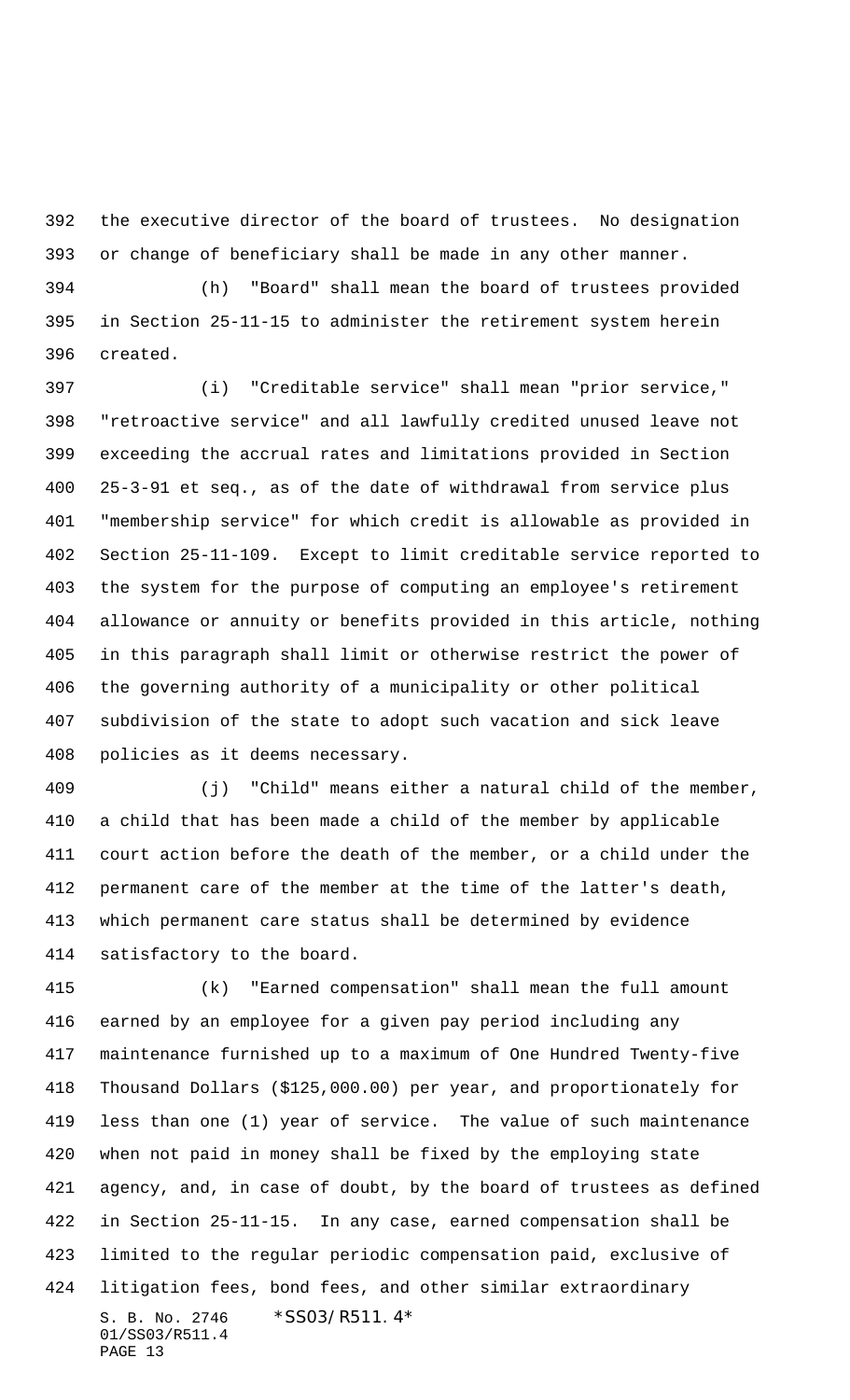nonrecurring payments. In addition, any member in a covered position, as defined by Public Employees' Retirement System laws and regulations, who is also employed by another covered agency or political subdivision shall have the earnings of that additional employment reported to the Public Employees' Retirement System regardless of whether the additional employment is sufficient in itself to be a covered position. In the case of fee officials, the net earnings from their office after deduction of expenses shall apply, except that in no case shall earned compensation be less than the total direct payments made by the state or governmental subdivisions to the official, and employer and employee contributions shall be paid thereon. In the case of members of the state Legislature, all remuneration or amounts paid, except mileage allowance, shall apply. The amount by which an eligible employee's salary is reduced pursuant to a salary reduction agreement authorized under Section 25-17-5 shall be included as earned compensation under this paragraph, provided this inclusion does not conflict with federal law, including federal regulations and federal administrative interpretations thereunder, pertaining to the Federal Insurance Contributions Act or to Internal Revenue Code Section 125 cafeteria plans. Compensation in addition to an employee's base salary that is paid to the employee pursuant to the vacation and sick leave policies of a municipality or other political subdivision of the state that employs him which exceeds the maximums authorized by Section 25-3-91 et seq., shall be excluded from the calculation of earned compensation under this article. The maximum salary applicable for retirement purposes before July 1, 1992, shall be the salary of the Governor. Nothing in Section 25-3-31 shall affect the determination of the earned compensation of any member for the purposes of this article.

S. B. No. 2746 \*SS03/R511.4\* 01/SS03/R511.4 PAGE 14 (l) "Employee" means any person legally occupying a position in the state service, and shall include the employees of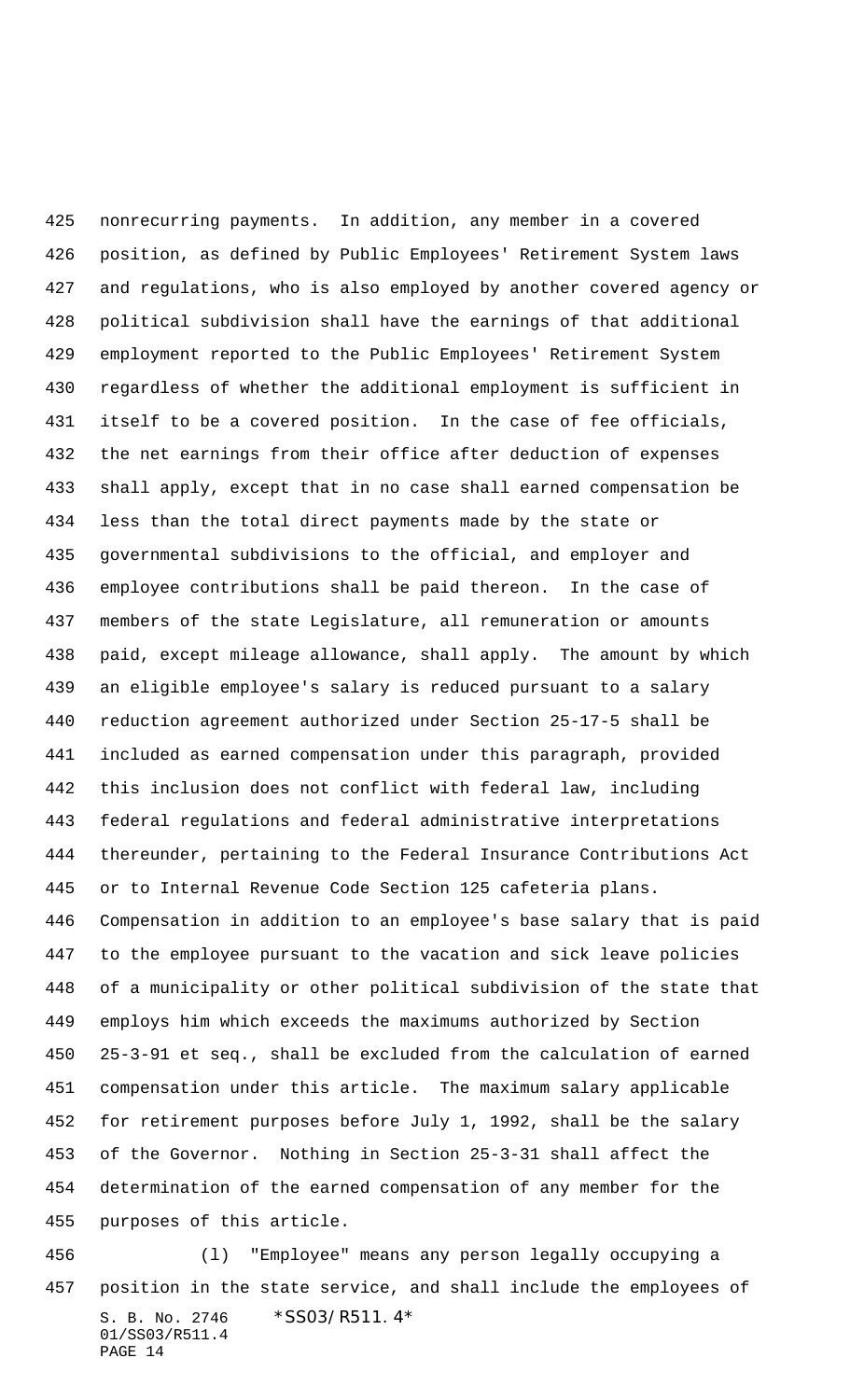the retirement system created hereunder. The term "employee" shall not include any employee of a private entity which leases staff to a local school board to provide instructional services pursuant to Section 37-7-301(mm).

 (m) "Employer" shall mean the State of Mississippi or any of its departments, agencies or subdivisions from which any employee receives his compensation.

 (n) "Executive director" shall mean the secretary to the board of trustees, as provided in Section 25-11-15(9), and the administrator of the Public Employees' Retirement System and all systems under the management of the board of trustees. Wherever the term "Executive Secretary of the Public Employees' Retirement System" or "executive secretary" appears in this article or in any other provision of law, it shall be construed to mean the Executive Director of the Public Employees' Retirement System.

 (o) "Fiscal year" shall mean the period beginning on July 1 of any year and ending on June 30 of the next succeeding year.

 (p) "Medical board" shall mean the board of physicians or any governmental or nongovernmental disability determination service designated by the board of trustees that is qualified to make disability determinations as provided for in Section 25-11-119.

 (q) "Member" shall mean any person included in the membership of the system as provided in Section 25-11-105.

 (r) "Membership service" shall mean service as an employee rendered while a member of the retirement system.

S. B. No. 2746 \*SS03/R511.4\* 01/SS03/R511.4 PAGE 15 (s) "Position" means any office or any employment in the state service, or two (2) or more of them, the duties of which call for services to be rendered by one (1) person, including positions jointly employed by federal and state agencies administering federal and state funds. The employer shall determine upon initial employment and during the course of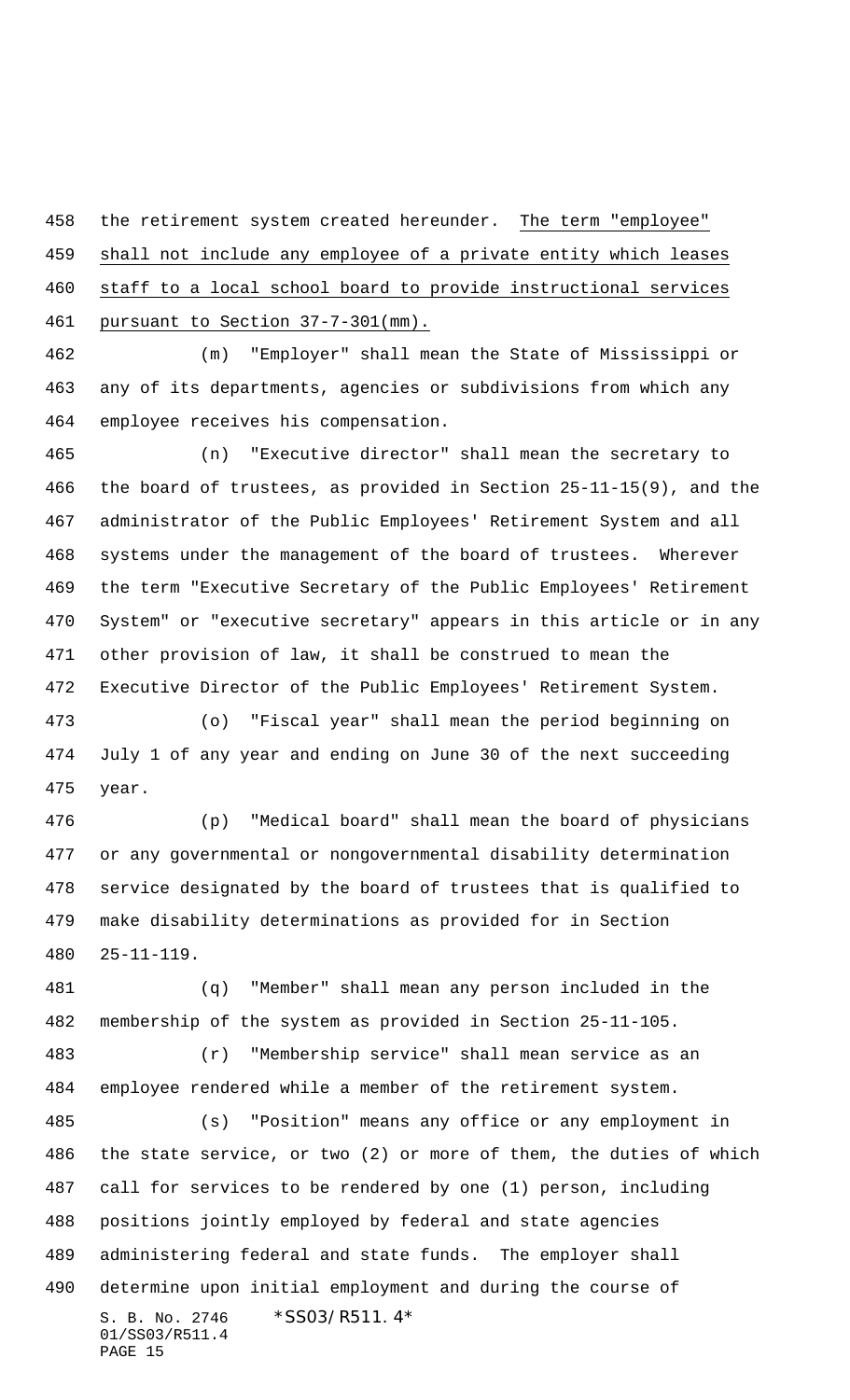employment of an employee who does not meet the criteria for coverage in the Public Employees' Retirement System based on the position held, whether the employee is or becomes eligible for coverage in the Public Employees' Retirement System based upon any other employment in a covered agency or political subdivision. If or when the employee meets the eligibility criteria for coverage in such other position, then the employer must withhold contributions and report wages from the noncovered position in accordance with the provisions for reporting of earned compensation. Failure to deduct and report those contributions shall not relieve the employee or employer of liability thereof. The board shall adopt such rules and regulations as necessary to implement and enforce this provision.

 (t) "Prior service" shall mean service rendered before February 1, 1953, for which credit is allowable under Sections 25-11-105 and 25-11-109, and which shall allow prior service for any person who is now or becomes a member of the Public Employees' Retirement System and who does contribute to the system for a minimum period of four (4) years.

 (u) "Regular interest" shall mean interest compounded annually at such a rate as shall be determined by the board in accordance with Section 25-11-121.

 (v) "Retirement allowance" shall mean an annuity for life as provided in this article, payable each year in twelve (12) equal monthly installments beginning as of the date fixed by the board. The retirement allowance shall be calculated in accordance with Section 25-11-111. Provided, any spouse who received a spouse retirement benefit in accordance with Section 25-11-111(d) prior to March 31, 1971, and said benefits were terminated because of eligibility for a social security benefit, may again receive his spouse retirement benefit from and after making application with the board of trustees to reinstate such spouse retirement

benefit.

S. B. No. 2746 \* SS03/R511.4\* 01/SS03/R511.4 PAGE 16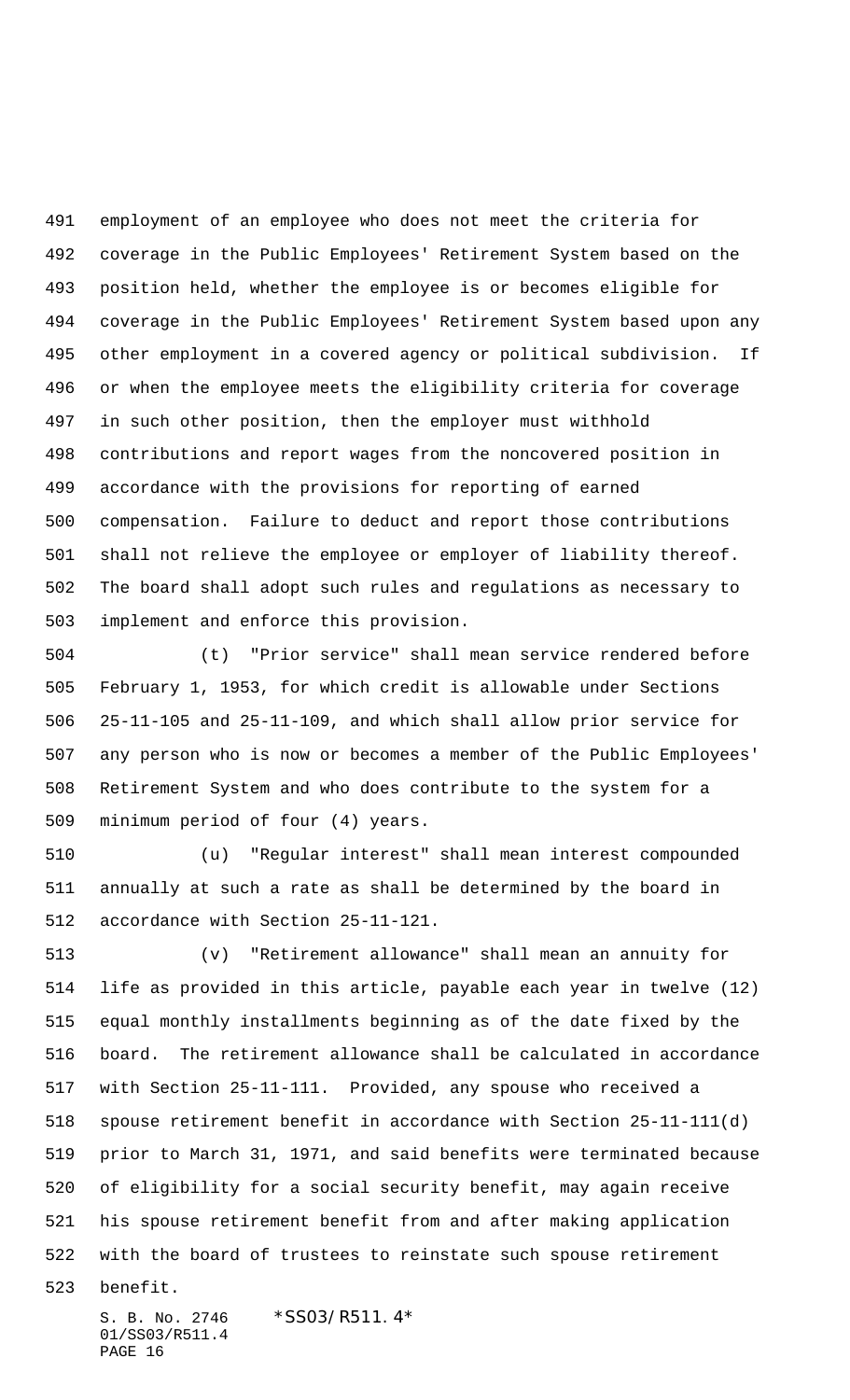(w) "Retroactive service" shall mean service rendered after February 1, 1953, for which credit is allowable under Section 25-11-105(b) and Section 25-11-105(k).

 (x) "System" shall mean the Public Employees' Retirement System of Mississippi established and described in Section 25-11-101.

 (y) "State" shall mean the State of Mississippi or any political subdivision thereof or instrumentality thereof.

 (z) "State service" shall mean all offices and positions of trust or employment in the employ of the state, or any political subdivision or instrumentality thereof, which elect to participate as provided by Section 25-11-105(f), including the position of elected or fee officials of the counties and their deputies and employees performing public services or any department, independent agency, board or commission thereof, and shall also include all offices and positions of trust or employment in the employ of joint state and federal agencies administering state and federal funds and service rendered by employees of the public schools. Effective July 1, 1973, all nonprofessional public school employees, such as bus drivers, janitors, maids, maintenance workers and cafeteria employees, shall have the option to become members in accordance with Section 25-11-105(b), and shall be eligible to receive credit for services prior to July 1, 1973, provided the contributions and interest are paid by the employee in accordance with said section; provided, further, that the county or municipal separate school district may pay the employer contribution and pro rata share of interest of the retroactive service from available funds. From and after July 1, 1998, retroactive service credit shall be purchased at the actuarial cost in accordance with Section 25-11-105(b).

 (aa) "Withdrawal from service" shall mean complete severance of employment in the state service of any member by resignation, dismissal or discharge.

S. B. No. 2746 \* SS03/R511.4\* 01/SS03/R511.4 PAGE 17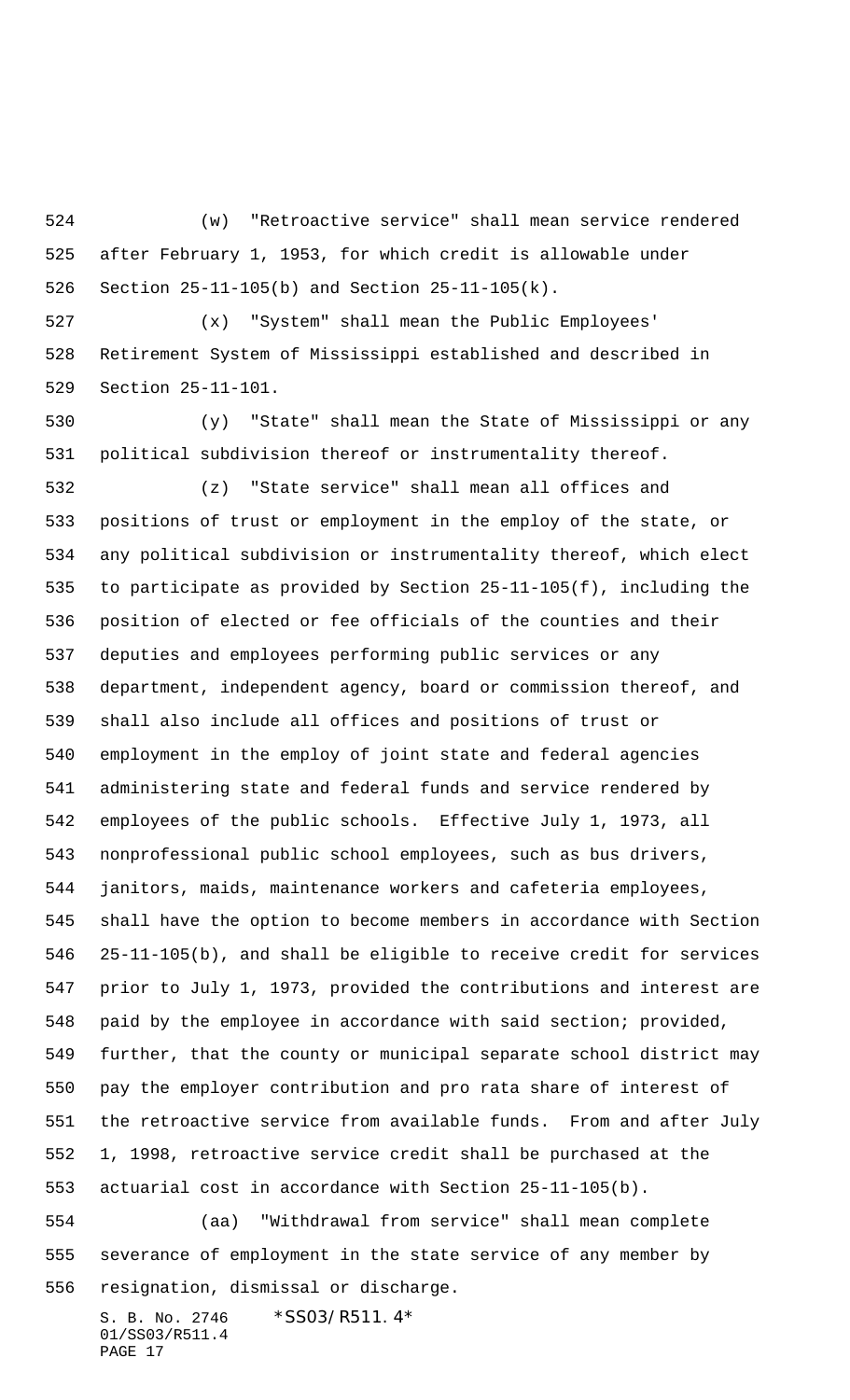(bb) The masculine pronoun, wherever used, shall include the feminine pronoun.

 SECTION 3. Section 25-11-127, Mississippi Code of 1972, is amended as follows:

S. B. No. 2746 \* SS03/R511.4\* 01/SS03/R511.4 PAGE 18 25-11-127. No person who is being paid a retirement allowance, or a pension after retirement under this article, shall be employed or paid for any service by the State of Mississippi, except as provided in this section . This section shall not apply to any pensioner who has been elected to public office after retirement, nor to any person employed because of special knowledge or experience. This section shall not be construed to mean that any person employed or elected under the above exceptions shall become a member under Article 3 of the retirement system, nor shall any retirant of this retirement system who is reemployed or is reelected to office, after retirement continue to draw retirement benefits while so reemployed. Any person who has been retired under the provisions of Articles l and 3 and who is later reemployed in service covered by this article shall cease to receive benefits hereunder and shall again become a contributing member of the retirement system; and upon again retiring, if his reemployment exceeds six (6) months, shall have his benefit recomputed, including service after again becoming a member. Provided, further, that the total retirement allowance paid to the retired member in his previous retirement shall be deducted from his retirement reserve and taken into consideration in recalculating the retirement allowance under a new option selected. Nothing contained in this section shall be construed as prohibiting any county or city not a member of the Public Employees' Retirement System from employing persons up to the age of seventy-three (73); and provided further that, through June 30, 1988, nothing contained in this section shall be construed as prohibiting any governmental unit which is a member from employing persons up to the age of seventy-three (73) who are not eligible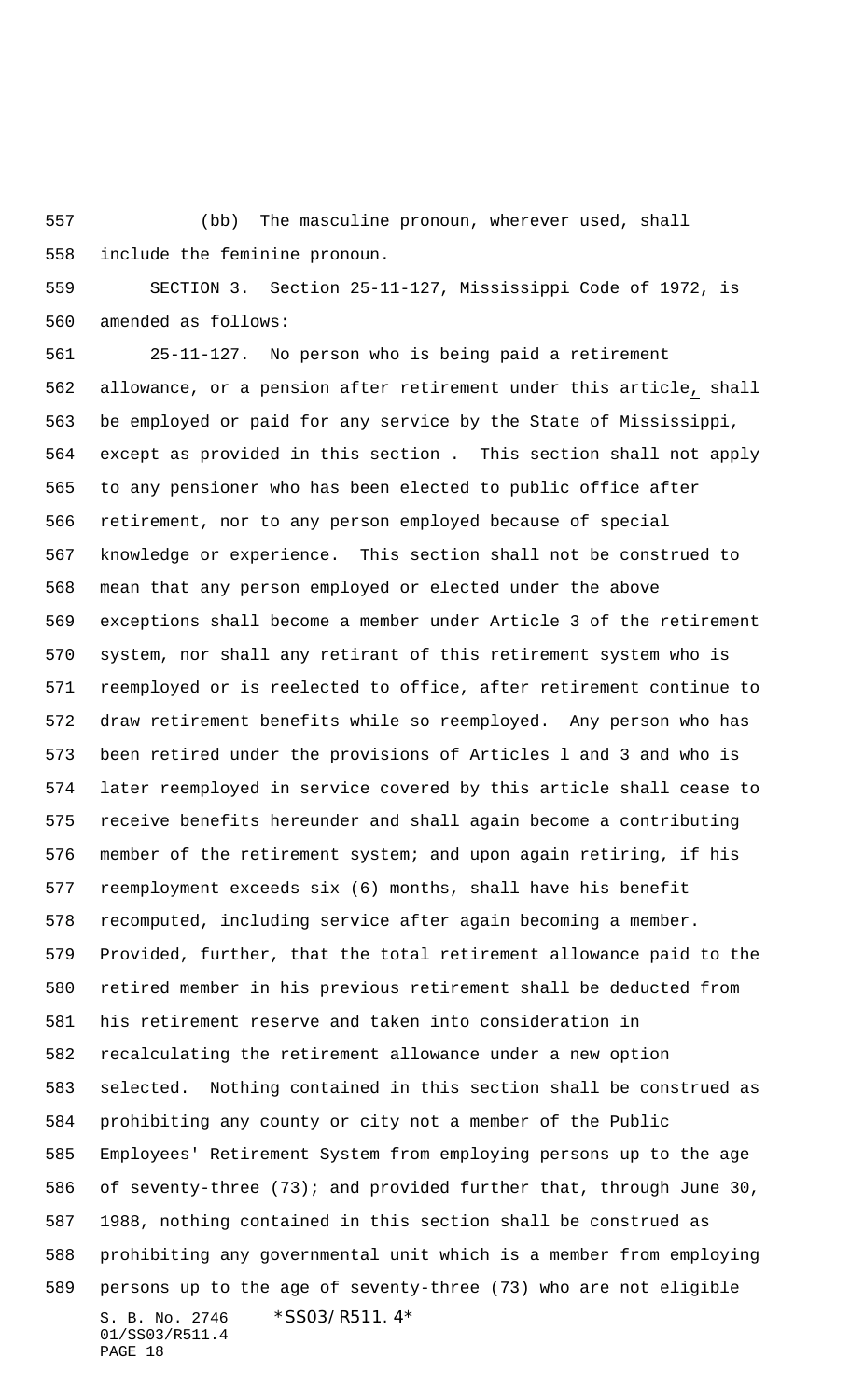for membership at the time of employment under Article 3. This section shall not apply to any employee of a private entity which leases staff to local school boards to provide instructional services as authorized in Section 37-7-301(mm).

 The board of trustees of the retirement system shall have the right to prescribe rules and regulations for the carrying out of this provision.

S. B. No. 2746 \*SS03/R511.4\* 01/SS03/R511.4 PAGE 19 The provisions of this section shall not be construed to prohibit any retirant regardless of age from being employed and from drawing retirement allowance either (a) for a period of time not to exceed one hundred twenty (120) days in any fiscal year, but less than one-half (1/2) of the normal working days for the position in any fiscal year, or (b) for a period of time in any fiscal year sufficient in length to permit a retirant to earn not in excess of twenty-five percent (25%) of retirant's average compensation or the current rate of the salary in effect for the regular position filled. Notice shall be given in writing to the executive secretary of the system, setting forth the facts upon which the emergency employment is being made, and such notice shall be given within five (5) days from the date of employment and also from the date of termination of said employment. It is further provided that any member who has attained seventy (70) years of age and who has forty (40) or more years of creditable service may continue in office or employment or be reemployed or elected provided such person files annually, in writing, in the office of the employer and the office of the executive secretary of the system prior to such services, a waiver of all salary or compensation and elects to receive in lieu of such salary or compensation a retirement allowance as provided in this section, in which event no salary or compensation shall thereafter be due or payable for such services and provided, further, that any such officer or employee may receive in addition to such retirement allowance any per diem, office expense allowance, mileage or